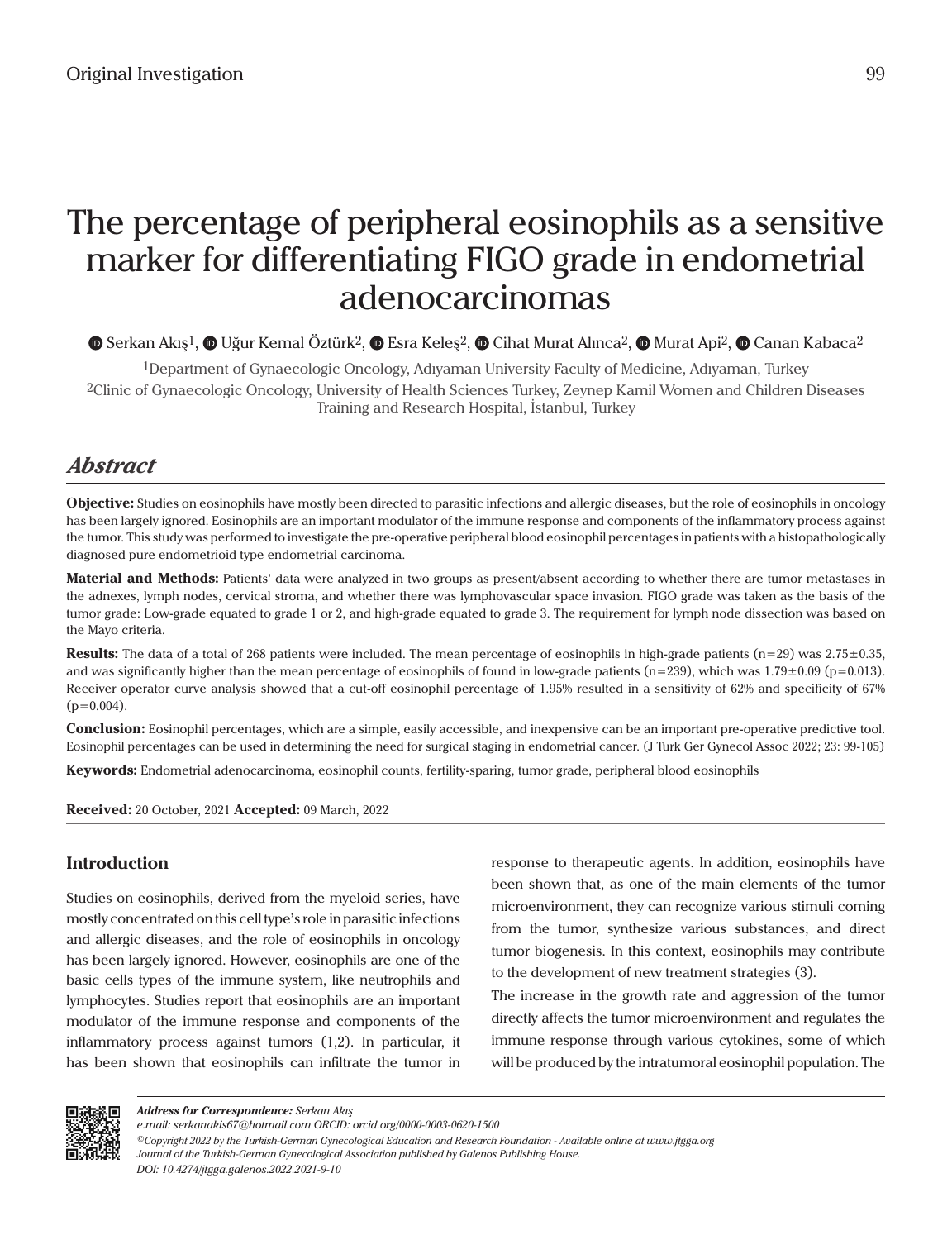importance of eosinophils, which can be easily and cheaply evaluated using modern laboratory automated hematology analyzers in peripheral blood analysis, has been reported for different types of cancer, including colon and nasopharyngeal cancer (4,5). Furthermore, the importance of eosinophils has been discussed in recent studies in patients with melanoma and lung cancer treated with immunotherapy (6-8), while the role of peripheral blood eosinophils in low and high-grade gliomas has been analyzed very recently (9). Although the role of eosinophils in gynecological tumors has been discussed in relation to cancer of the ovary (10) and cervix (2), there is a limited number of studies in endometrial carcinoma (EC) (11). The aim of the present study was to evaluate pre-operative peripheral blood eosinophil counts and post-operative prognostic factors in patients with endometrioid type EC.

#### **Material and Methods**

This retrospective study examined the data, including preoperative peripheral eosinophil percentages, of patients whose final pathology result was reported as a pure endometrioid type EC. Patients attended between 2014 and 2020. Written and oral informed consent was obtained from all patients before surgery. The study was approved by the University of Health Sciences Turkey, Zeynep Kamil Women and Children Diseases Training and Research Hospital Local Ethics Committee (approval number: 2021/86).

The patients were divided into two groups, based on percentage of the myometrium infiltrated by the tumor ( $\langle 50\% \text{ and } \geq 50\% \rangle$ ), the presence or absence of tumor metastases in the adnexes, lymph nodes, and cervical stroma, and whether there was lymphovascular area invasion (LVSI) and the data of the two groups was compared. Tumor size (mm) was based on the largest diameter stated in the final pathology report. FIGO grade was used as the basis for evaluation of the tumor grade: lowgrade equated to grade 1 or 2, and high-grade equated to grade 3. The requirement for lymph node dissection was based on the Mayo criteria. These were: lymph node dissection was not required in cases of  $\leq 2$  cm tumor size (TD),  $\lt 1/2$  myometrial invasion (MI), and low-grade tumors (12). Otherwise, patients with adequate lymph dissection were included in the study, and adequate lymph dissection was defined as the removal of at least 15 pelvic and/or paraaortic lymph nodes (13,14). All patients were re-evaluated in the gynecologic oncology multidisciplinary team meeting before anesthesia examination. As a clinic practice, the maximum acceptable period of approval obtained by consultation is 4 weeks. The percentage of eosinophils in peripheral blood analysis, performed during the pre-operative anesthesia consultation, was used for analysis to standardize and reduce the tendency for variability. Complete blood count analyzes were performed within 4 hours after

collection of blood samples into potassium EDTA tubes on a Mindray BC-6800 hematology analyzer. Eosinophil percentages were derived by dividing the eosinophil count by white blood cells (WBC) and multiplying by 100 [(eosinophil/WBC) x100)]. Twenty-seven patients who required lymph dissection but were not staged, 19 patients who were insufficiently staged, and four patients without pre-operative peripheral blood analysis were excluded from the study. All inclusion and exclusion criteria are presented in Figure 1. A further analysis was performed to evaluate the aging factor in EC in terms of tumor grade and eosinophil percentages.

#### **Statistical analysis**

The Statistical Package for the Social Sciences (SPSS) software, version 20 (SPSS, Inc., Chicago, IL, USA) was used for statistical analysis. Histogram and normality plots and Shapiro-Wilk normality test were used for data distribution analysis. Parametric tests were used to analyze continuous variables with normal distribution. A  $p < 0.05$  was interpreted as significant. Receiver operating characteristic (ROC) analysis was used to determine the threshold value and diagnostic utility of the variables.

#### **Results**

A total of 268 patients, with ages ranging from 26 to 82 years, were included. Among these patients, 239 patients with FIGO grade 1 or 2 were defined as low-grade and 29 patients with FIGO grade 3 as high-grade. The mean percentage of eosinophils in high-grade patients was  $2.75\pm0.35$ , which was



**Figure 1. Flow diagram of the study**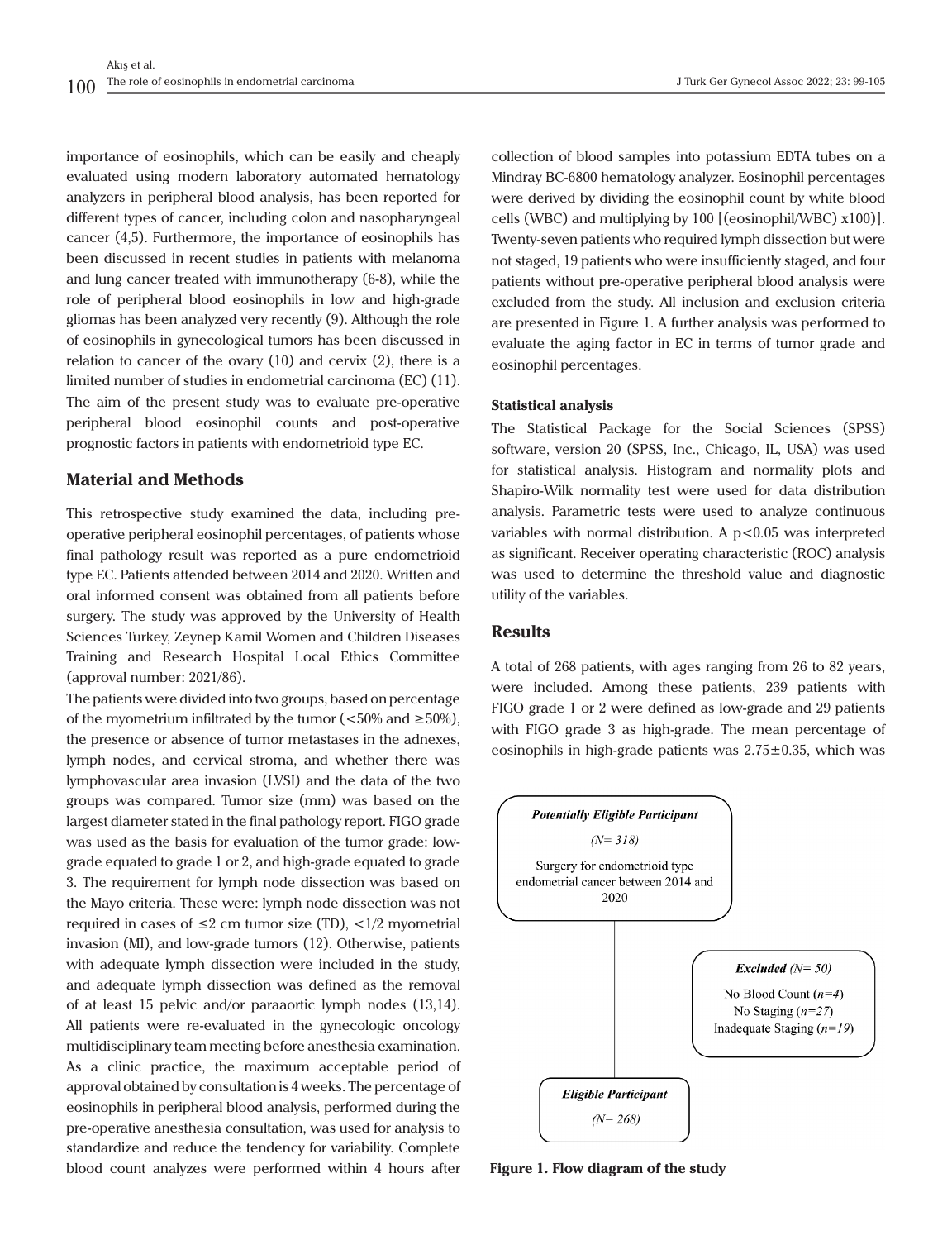significantly higher than the mean percentage of eosinophils of  $1.79\pm0.09$  found in low-grade patients (p=0.013).

The mean percentage of eosinophils in patients with lymph node metastasis was  $2.43 \pm 0.34$ , and tended to be greater than the mean percentage of eosinophils in the group without lymph node metastasis  $(1.84 \pm 0.1)$ . Although this was not significant it was approaching significance  $(p=0.066)$ . There was no difference in the mean eosinophil percentage of 102 (38.1%) patients with tumor size  $\leq 2$  cm (1.89 $\pm$ 0.16) and 166 (61.9%) patients with  $>2$  cm diameter tumors (1.90 $\pm$ 0.12; p=0.940). The mean percentage of eosinophils of 184 (68.7%) patients with MI  $\leq$  1/2 was 1.94 $\pm$ 0.11, and the mean percentage of eosinophils of 84 (31.3%) patients with  $>1/2$  was 1.79 $\pm$ 0.17 (p=0.464). When the patient groups were compared according to LVSI, cervical stromal invasion, and adnexal involvement, there was no statistically significant difference in terms of the mean percentage of eosinophils. When the patients were separated according to FIGO stages, there was no statistically significant difference in the mean percentage of eosinophils. All detailed statistical analysis results are given in Table 1.

The percentage of eosinophils predicting high-grade tumors with the highest sensitivity and specificity was investigated. In the ROC analysis, when the eosinophil percentage cut-off was taken as 1.95%, the sensitivity was 62% and specificity as 67%. ROC curve analysis was significant (p=0.004) and the area under the curve (AUC) was 0.66 (Figure 2A). When the patients were divided into two groups with eosinophil percentages  $\langle 1.95\% \rangle$  and  $\geq 1.95\%$ , the percentages of high-grade in these groups were 6.5% (11/170) and 18.4% (18/98), respectively. Also, a subgroup analysis was performed in FIGO-stage-1A. Using the ROC curve cut-off eosinophil percentage cut-off of 1.95% in ROC curve analysis yielded an improved sensitivity of 80% and specificity of 65%, which was again significant ( $p=0.006$ ) with an AUC of 0.76 (Figure 2B).

In further analysis, the mean eosinophil percentages in patients  $<$  65 (n=217) and > 65 (n=51) years old, were 2.15 $\pm$ 0.26 and  $1.83\pm0.09$ , respectively. There was no significant difference (p=0.273). In addition, age was evaluated in low-grade  $(n=239)$  and high-grade  $(n=29)$  patients, and the mean age were  $56.2 \pm 0.59$  and  $57.86 \pm 1.78$ , respectively, which did not differ  $(p=0.375)$  (Figure 3).

The power analysis of the study was calculated using OpenEpi-Power for Comparing Two Means Calculator at www.openepi. com. The mean percentage of eosinophils of the low-grade and high-grade groups was calculated as 74.4% at a 95% confidence interval with  $\pm$  standard deviation values.

#### **Discussion**

Although EC generally appears to have a favorable prognosis, studies have begun to investigate risk factors that may have

an impact on survival, besides conventional risk factors (15). Systemic inflammatory biomarkers play an important role in both tumor biogenesis and tumor response. However, the role of eosinophils has long been overlooked in this field. The most striking observation to emerge from our data was that a higher percentage of eosinophils were associated with high-grade tumors in patients with pure endometrioid type EC, which may have promise in terms of predicting pre-operative tumor grade. Tumor-associated leukocytosis (TRL) is defined as the increase in the number of circulating leukocytes without the presence of any infectious condition during malignant disease, which is reported in approximately 10% of cases, excluding

**Table 1. Mean percentages of peripheral blood eosinophils according to pathology-related characteristics (n=268)**

|                           | n(%)           | <b>Mean</b><br>eosinophils<br>$(% 1,2)$ (% ± S.E) | p        |
|---------------------------|----------------|---------------------------------------------------|----------|
| Tumor size                |                |                                                   | 0.940    |
| $\leq$ 2 cm               | 102 (38.1)     | $1.89 \pm 0.16$                                   |          |
| $>2$ cm                   | 166 (61.9)     | $1.90 \pm 0.12$                                   |          |
| MI                        |                |                                                   | 0.464    |
| $\leq \frac{1}{2}$        | 184 (68.7)     | $1.94 \pm 0.11$                                   | ٠        |
| >1/2                      | 84 (31.3)      | $1.79 \pm 0.17$                                   |          |
| FIGO grade                |                |                                                   | 0.013    |
| Low                       | 239 (89.2)     | $1.79 \pm 0.09$                                   | ٠        |
| High                      | 29 (10.8)      | $2.75 \pm 0.35$                                   |          |
| <b>LVSI</b>               |                |                                                   | 0.413    |
| N <sub>o</sub>            | 179 (66.8)     | $1.87 \pm 0.11$                                   | ÷,       |
| Yes                       | 89 (33.2)      | $1.95 \pm 0.17$                                   |          |
| Cervical stromal invasion |                |                                                   | 0.921    |
| N <sub>o</sub>            | 250 (93.3)     | $1.90 \pm 0.10$                                   | ÷,       |
| Yes                       | 18(6.7)        | $1.86 \pm 0.32$                                   | ÷,       |
| Adnexal involvement       |                |                                                   | 0.721    |
| N <sub>O</sub>            | 261 (97.4)     | $1.90 \pm 0.09$                                   | ÷,       |
| <b>Yes</b>                | 7(2.6)         | $1.69 \pm 0.50$                                   |          |
| Lymph node metastasis     |                |                                                   | 0.066    |
| N <sub>o</sub>            | 243 (90.7)     | $1.84 \pm 0.10$                                   |          |
| Yes                       | 25(9.3)        | $2.43 \pm 0.34$                                   |          |
| FIGO stage                | $\overline{a}$ | $\overline{a}$                                    | $0.566*$ |
| 1                         | 226 (84.3)     | $1.85 \pm 0.10$                                   |          |
| $\overline{2}$            | 9(3.4)         | $1.82 \pm 0.27$                                   | ÷        |
| 3                         | 25(9.3)        | $2.30 \pm 0.34$                                   | ÷,       |
| 4                         | 8(3.0)         | $2.07 \pm 0.64$                                   |          |

n: Number, %: Percent, S.E: Standart error, FIGO: The International Federation of Gynecology and Obstetrics, Low-grade: Defines FIGO grade 1 and 2, High-grade: Defines FIGO-grade-3, MI: Myometrial invasion, LVSI: Lymphovascular space invasion. Statistical analyses were obtained by Independent samples t-test (\*: Obtained by One-Way ANOVA).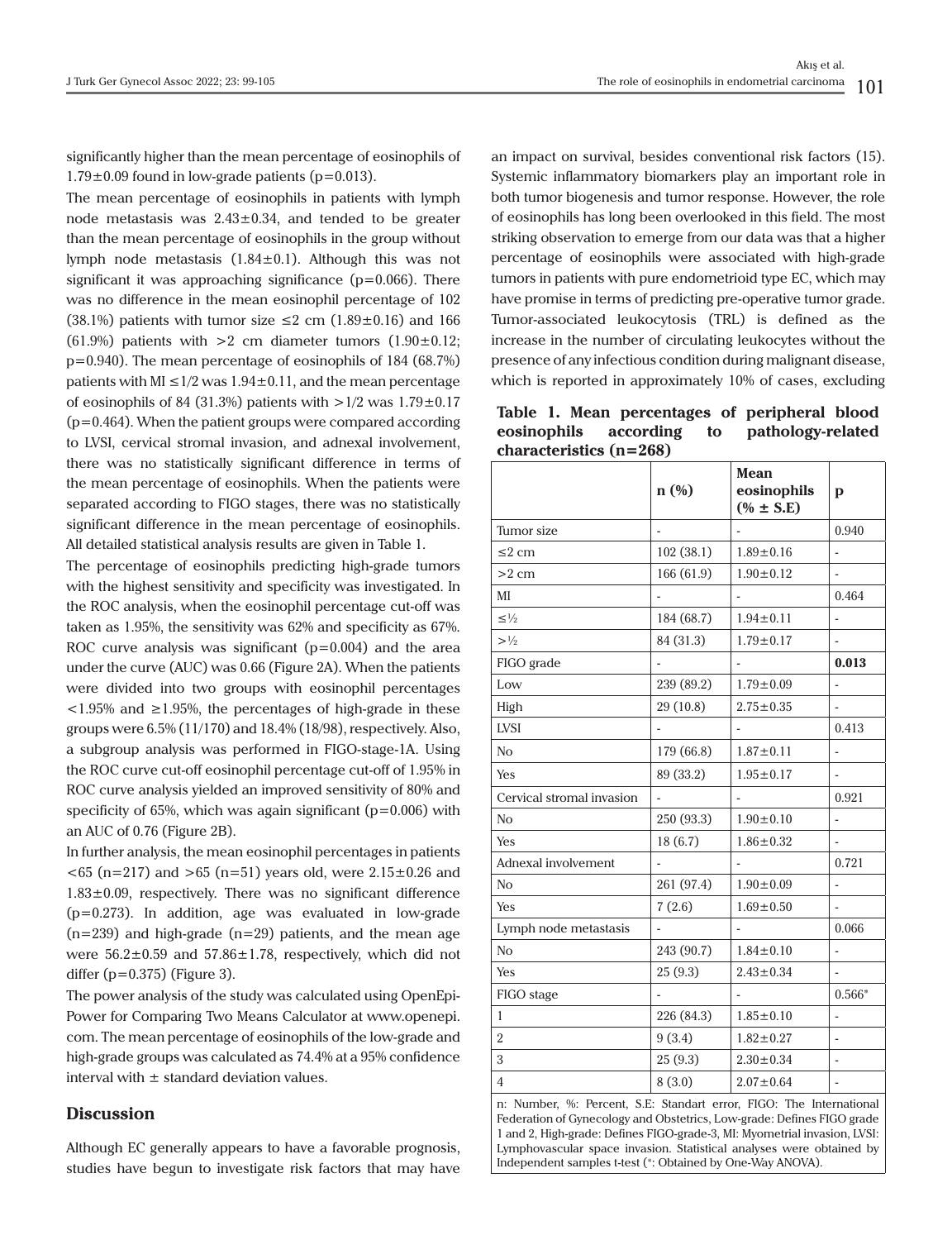

**Figure 2. A) Receiver operating characteristic (ROC) curve analysis of mean eosinophils percentages regarding high-grade tumors (cut-off: 1.95%, sensitivity: 62%, specificity: 67%). B) ROC analysis of mean eosinophils percentages regarding highgrade tumors in FIGO-stage-1A (cut-foff: 1.95%, sensitivity: 80%, specificity: 65%)** *AUC: Area under the curve*



**Figure 3. The mean percentages of eosinophils in low-grade and high-grade patients according to age groups (<65 and ≥65) (p=0.273)**

*FIGO: International Federation of Gynecology and Obstetrics*

hematopoietic malignancies (16). However, studies on cervical cancer have reported higher rates of TRL in patients with larger tumor size, advanced stage, a greater number of lymph node metastases, and poorer response to radiotherapy

(17). These results are interpreted as leukocytosis, which is evidence of advanced disease, and has a negative impact on the prognosis (18). It has been shown that the response to chemotherapy in breast cancer is associated with immune cells in the peripheral blood (19). A lower eosinophil count is associated with worse survival outcomes in hepatobiliary cancer (20). Similarly, low eosinophil counts were recently found to be associated with worse survival in melanoma (21). Conversely, blood eosinophilia may be the result of tumor necrosis and it may indicate advanced disease. Inflammation caused by necrosis leads to eosinophilia related to poor prognosis (22,23). In addition, prostaglandins (PG), which are important lipid building blocks of the body and important mediators of systemic responses, play an important role in tumor immunology (24). Particularly, PG-E2 which is secreted by eosinophils, weakens antigen presentation by creating an immunosuppressive microenvironment resulting in inhibition of T-cell activation (25). Apart from this, eosinophils can accelerate the disruption of the extracellular matrix. Briefly, the role of blood eosinophils in gynecological tumors has not yet been clarified. Thus the aim of this study was to examine the role of eosinophils in EC.

In the presented study, patients with pure endometrioid histopathology were enrolled to evaluate the analysis in a histopathologically homogeneous cohort. Although the percentages of the eosinophils according to MI ( $\leq 1/2$ ,  $>1/2$ ), TD (≤2 cm, >2 cm), LVSI (yes/no), cervical stromal invasion (yes/no), adnexal involvement (yes/no), lymph node metastasis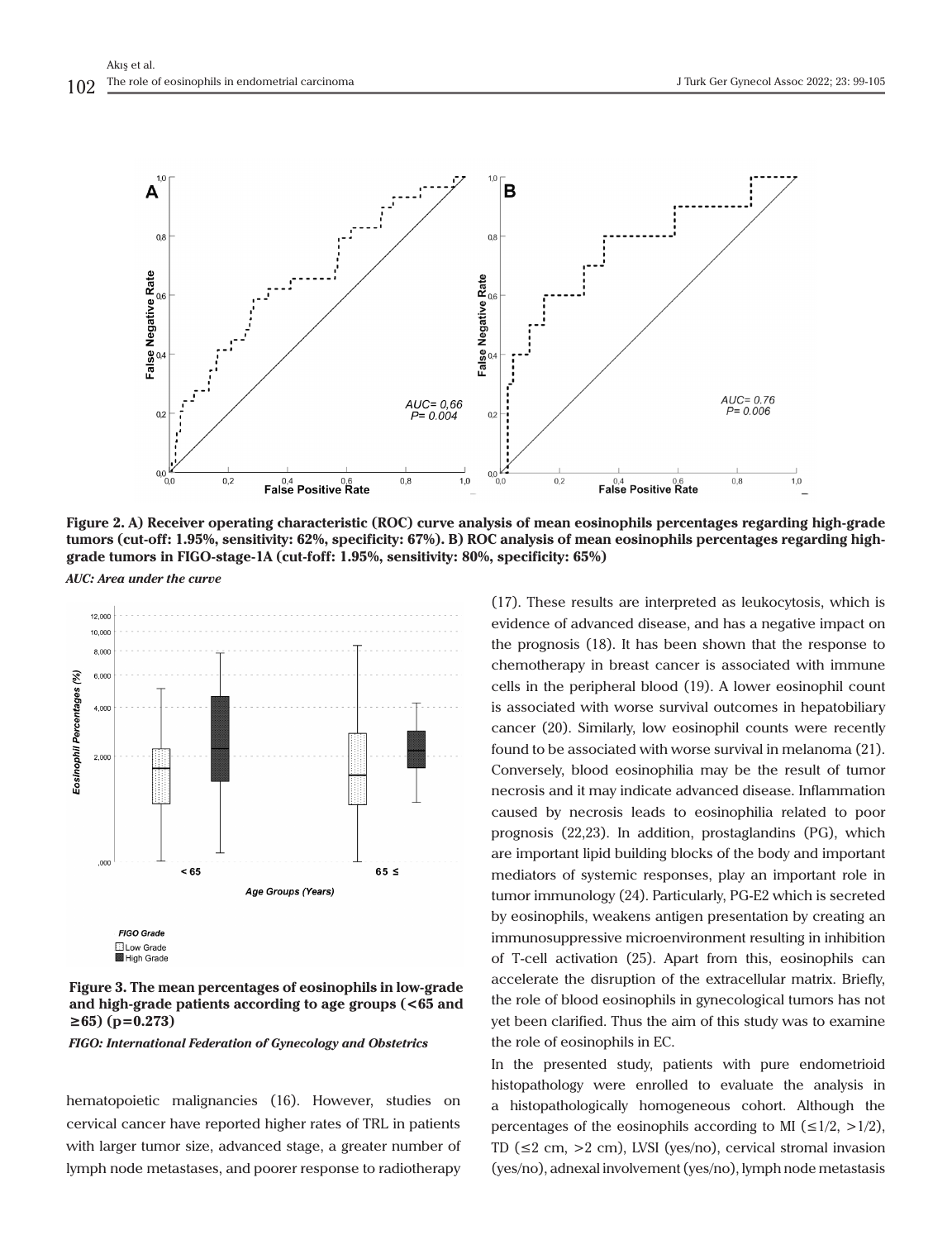(yes/no) and FIGO stages did not show a significant difference, in the high-grade tumors there was a significantly higher percentage of peripheral eosiniphils which may be promising in terms of predicting pre-operative grade. Since the possibility of lymph node involvement is significantly increased in highgrade tumors, staging is required regardless of other factors (12). The addition of information about peripheral eosinophil percentages may provide more supporting evidence when informing the patient about whether to perform staging, should the findings of this study be supported by more evidence.

In a subgroups analysis, we evaluated whether patient age would have an effect on tumor grade and, in particular, on eosinophil percentages. There were no significant differences, so it was accepted that age variability did not affect the main results of this study. A further confounder may have been the fact that we only analyzed endometrioid-type EC. Multiple factors can unintentionally change the WBCs and thus the eosinophil count. Even non-steroidal anti-inflammatory drugs can affect this (26,27). The percentage of eosinophils was calculated to be higher in male participants (compared to female) and <18 years of age (compared to ≥18 years old) in a study conducted with 11,000 patients (28). As our study is based in female oncology patients, all older than 18 years, these possible confounding factors can be ignored. Immune function changes with aging. Aging does not change the chemotaxis or adhesion of eosinophils but may cause a decrease in degranulation (29). However, there is no current evidence to suggest an increase in eosinophil count as an individual ages, consistent with this study (30).

The 5-year survival rate in endometrioid type EC has been reported to be 90.3% in stage 1A (31). It is also quite reasonable for stage 1A patients who died in 5 years to be FIGO-grade-3 endometrioid EC. This situation is more important in young patients who wish to remain fertile. Since EC is seen even at a very young age, even as young as as 13 years, this is of concern in young patients with a desire to have children (32). The main treatment for EC is hysterectomy, but grade becomes the most important parameter in patients who desire fertility preservation and are considered to be stage 1A by imaging methods (33). Unfortunately, the probe curettage (PC) to predict FIGO grade has low power, which also often depends on experience (34,35). In this context, pre-operative blood eosinophil percentages may be a guide to patient selection and risk determination. The combined use of PC-FIGO grade and pre-operative eosinophil percentages in grade determination may show higher accuracy values. Models created with a parameter containing both can be planned as fertility-sparing surgery is not recommended for high-grade tumors, even in younger patients. For this reason, a subgroup analysis was also performed in our patients who were reported to be stage 1A.

We found that the sensitivity and specificity of percentages of eosinophils in stage 1A patients were even better in predicting high-grades. Patients with cervical stromal involvement, deep MI, lymph node involvement, or distant metastasis may be exposed to confounding immunological factors that we cannot explain, simply in terms of peripheral blood eosinophil analysis. However, the present study, which was completed with a homogeneous cohort and large number of patients, may be reassuring for the grade confirmation of patients who desired fertility.

Socio-demographic characteristics of the population were not taken into account and eosinophils can be affected by multiple factors, including lifestyle. Undiagnosed comorbidities, such as diabetes, allergy or inflammatory diseases, would affect the peripheral eosinophil percentage either by affecting the eosinophil count directly or by changing the ratio of eosinophils to other leukocytes. In addition, the role of coexistant chronic diseases and dietary habits remain unclear. Thus, adjustment for, sociodemographic variability may provide an even more homogenous study population, but this was not taken into account in the present study. There were several other limiting factors. A high-grade tumor was present in 10.8% of the patients. Also, there is an association between lymph node involvement and the percentage of eosinophils, but this did not reach statistical significance. Further large-scale studies may help to determine this possible association. Moreover, this study only contained endometrioid type EC, which is known to have a better prognosis than other histological subtypes. So, the absence of possible confounding factors allowed us to give a clearer result. But, the role of blood eosinophils can show less stature in EC than the other cancers. In this regard, the percent of high-risk patients in the study population, can change this significance and prognostic factors status. In addition, progression-free survival and overall survival could not be assessed in this study of the prognostic significance of eosinophils. However, almost all studies involving biomarkers of systemic inflammation are retrospective study designs (6,16,21). The results of this study need to be supported by further larger studies.

#### **Conclusion**

A statistically significant correlation was found between preoperative percentages of peripheral blood eosinophils and tumor grade. Eosinophil percentages, which are simple, easily accessible, and inexpensive, may have use as a predictive tool in determining the need for pre-operative and intra-operative surgical staging in EC.

*Ethics Committee Approval: The study was approved by the University of Health Sciences Turkey, Zeynep Kamil Women*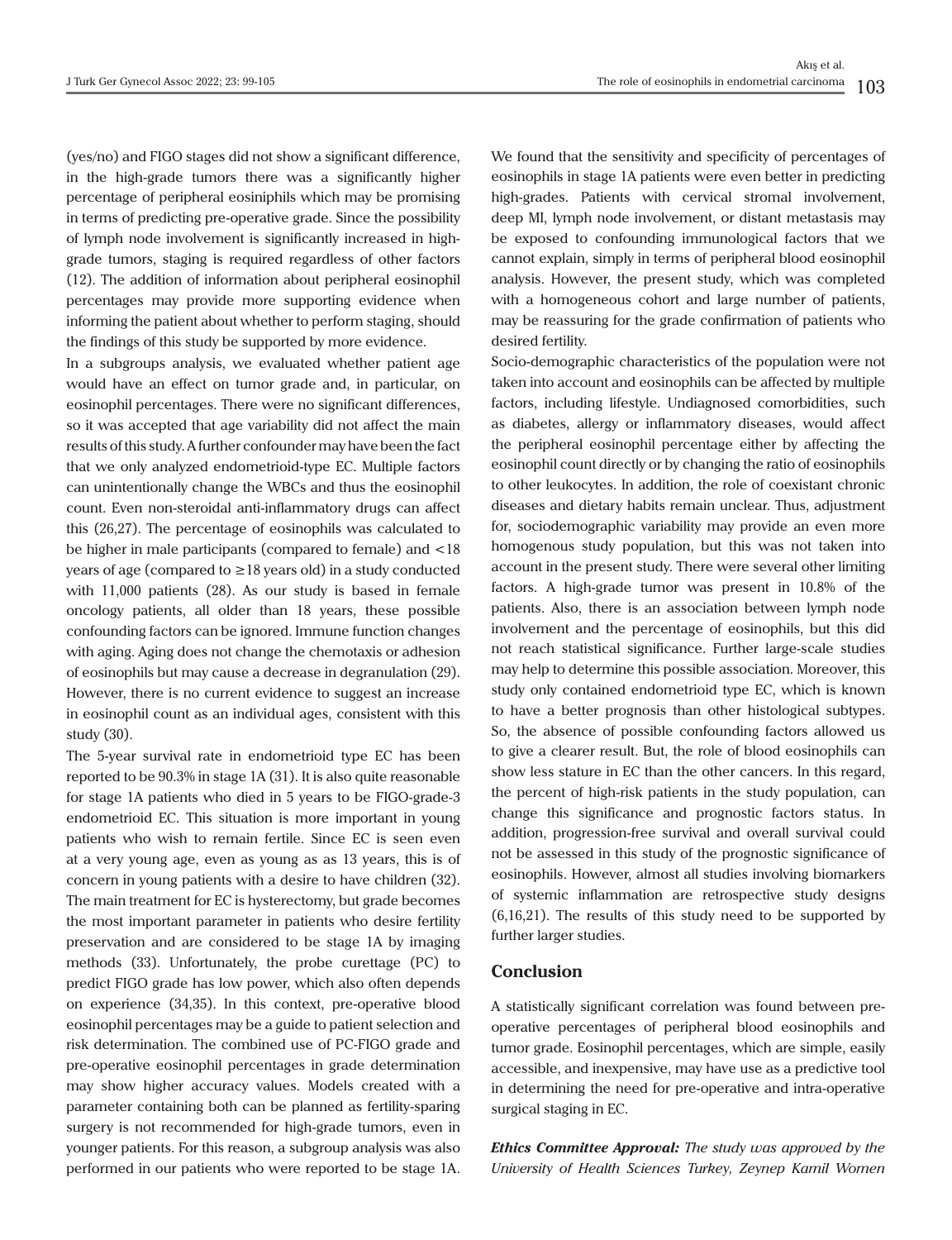*and Children Diseases Training and Research Hospital Local Ethics Committee (approval number: 2021/86).*

*Informed Consent: Written and oral informed consent was obtained from all patients before surgery.*

*Peer-review: Externally peer-reviewed.*

*Author Contributions: Surgical and Medical Practices: S.A., M.A., C.K.; Concept: S.A., U.K.Ö., M.A.; Design: S.A., U.K.Ö., E.K., M.A., C.K.; Data Collection or Processing: S.A., U.K.Ö., E.K., C.M.A.; Analysis or Interpretation: S.A., U.K.Ö., C.M.A.; Literature Search: S.A., U.K.Ö., E.K., C.M.A.; Writing: S.A., U.K.Ö., E.K., C.M.A., M.A., C.K.*

*Conflict of Interest: No conflict of interest is declared by the authors.*

*Financial Disclosure: This research did not receive any specific grant from funding agencies in the public, commercial, or notfor-profit sectors.*

#### **References**

- 1. Long H, Liao W, Wang L, Lu Q. A Player and Coordinator: The Versatile Roles of Eosinophils in the Immune System. Transfus Med Hemother 2016; 43: 96-108.
- 2. Varricchi G, Galdiero MR, Loffredo S, Lucarini V, Marone G, Mattei F, et al. Eosinophils: The unsung heroes in cancer? Oncoimmunology. 2017; 7: e1393134.
- 3. Rothenberg ME, Hogan SP. The eosinophil. Annu Rev Immunol 2006; 24: 147-74.
- 4. Pretlow TP, Keith EF, Cryar AK, Bartolucci AA, Pitts AM, Pretlow TG 2nd, et al. Eosinophil infiltration of human colonic carcinomas as a prognostic indicator. Cancer Res 1983; 43: 2997-3000.
- 5. Fujii M, Yamashita T, Ishiguro R, Tashiro M, Kameyama K. Significance of epidermal growth factor receptor and tumor associated tissue eosinophilia in the prognosis of patients with nasopharyngeal carcinoma. Auris Nasus Larynx 2002; 29: 175-81.
- 6. Balatoni T, Ladányi A, Fröhlich G, Czirbesz K, Kovács P, Pánczél G, et al. Biomarkers Associated with Clinical Outcome of Advanced Melanoma Patients Treated with Ipilimumab. Pathol Oncol Res 2020; 26: 317-25.
- 7. Nakamura Y, Tanaka R, Maruyama H, Ishitsuka Y, Okiyama N, Watanabe R, et al. Correlation between blood cell count and outcome of melanoma patients treated with anti-PD-1 antibodies. Jpn J Clin Oncol 2019; 49: 431-7.
- 8. Soyano AE, Dholaria B, Marin-Acevedo JA, Diehl N, Hodge D, Luo Y, et al. Peripheral blood biomarkers correlate with outcomes in advanced non-small cell lung Cancer patients treated with anti-PD-1 antibodies. J Immunother Cancer 2018; 6: 129.
- 9. Huang Z, Wu L, Hou Z, Zhang P, Li G, Xie J. Eosinophils and other peripheral blood biomarkers in glioma grading: a preliminary study. BMC Neurol 2019; 19: 313.
- 10. Sakkal S, Miller S, Apostolopoulos V, Nurgali K. Eosinophils in Cancer: Favourable or Unfavourable? Curr Med Chem 2016; 23: 650-66.
- 11. Holub K, Biete A. New pre-treatment eosinophil-related ratios as prognostic biomarkers for survival outcomes in endometrial cancer. BMC Cancer 2018; 18: 1280.
- 12. Mariani A, Webb MJ, Keeney GL, Haddock MG, Calori G, Podratz KC. Low-risk corpus cancer: is lymphadenectomy or radiotherapy necessary?. Am J Obstet Gynecol 2000; 182: 1506-19.
- 13. Li M, Wu S, Xie Y, Zhang X, Wang Z, Zhu Y, et al. Cervical invasion, lymphovascular space invasion, and ovarian metastasis as predictors of lymph node metastasis and poor outcome on stages I to III endometrial cancers: a single-center retrospective study. World J Surg Oncol 2019; 17: 193.
- 14. Sarı ME, Meydanlı MM, Yalçın I, Şahin H, Çoban G, Çelik H, et al. Risk Factors for Lymph Node Metastasis among Lymphovascular Space Invasion-Positive Women with Endometrioid Endometrial Cancer Clinically Confined to the Uterus. Oncol Res Treat 2018; 41: 750-4.
- 15. Bendifallah S, Canlorbe G, Collinet P, Arsène E, Huguet F, Coutant C, et al. Just how accurate are the major risk stratification systems for early-stage endometrial cancer?. Br J Cancer 2015; 112: 793-801.
- 16. Granger JM, Kontoyiannis DP. Etiology and outcome of extreme leukocytosis in 758 nonhematologic cancer patients: a retrospective, single-institution study. Cancer 2009; 115: 3919-23.
- 17. Cho Y, Kim KH, Yoon HI, Kim GE, Kim YB. Tumor-related leukocytosis is associated with poor radiation response and clinical outcome in uterine cervical cancer patients. Ann Oncol 2016; 27: 2067-74.
- 18. Xie F, Liu LB, Shang WQ, Chang KK, Meng YH, Mei J, et al. The infiltration and functional regulation of eosinophils induced by TSLP promote the proliferation of cervical cancer cell. Cancer Lett 2015; 364: 106-17.
- 19. Vicente Conesa MA, Garcia-Martinez E, Gonzalez Billalabeitia E, Chaves Benito A, Garcia Garcia T, Vicente Garcia V, et al. Predictive value of peripheral blood lymphocyte count in breast cancer patients treated with primary chemotherapy. Breast 2012; 21: 468- 74.
- 20. Steel JL, Kim KH, Dew MA, Unruh ML, Antoni MH, Olek MC, et al. Cancer-related symptom clusters, eosinophils, and survival in hepatobiliary cancer: an exploratory study. J Pain Symptom Manage 2010; 39: 859-71.
- 21. Moreira A, Leisgang W, Schuler G, Heinzerling L. Eosinophilic count as a biomarker for prognosis of melanoma patients and its importance in the response to immunotherapy. Immunotherapy 2017; 9: 115-21.
- 22. Davis BP, Rothenberg ME. Eosinophils and cancer. Cancer Immunol Res 2014; 2: 1-8.
- 23. Lotfi R, Kaltenmeier C, Lotze MT, Bergmann C. Until Death Do Us Part: Necrosis and Oxidation Promote the Tumor Microenvironment. Transfus Med Hemother 2016; 43: 120-32.
- 24. Bandeira-Melo C, Bozza PT, Weller PF. The cellular biology of eosinophil eicosanoid formation and function. J Allergy Clin Immunol 2002; 109: 393-400.
- 25. Wang D, Dubois RN. Eicosanoids and cancer. Nat Rev Cancer 2010; 10: 181-93.
- 26. Aminzadeh Z, Parsa E. Relationship between age and peripheral white blood cell count in patients with sepsis. Int J Prev Med 2011; 2: 238-42.
- 27. Mejia R, Nutman TB. Evaluation and differential diagnosis of marked, persistent eosinophilia. Semin Hematol 2012; 49: 149-59.
- 28. Hartl S, Breyer MK, Burghuber OC, Ofenheimer A, Schrott A, Urban MH, et al. Blood eosinophil count in the general population: typical values and potential confounders. Eur Respir J 2020; 55: 1901874.
- 29. Mathur SK, Schwantes EA, Jarjour NN, Busse WW. Age-related changes in eosinophil function in human subjects. Chest 2008; 133: 412-9.